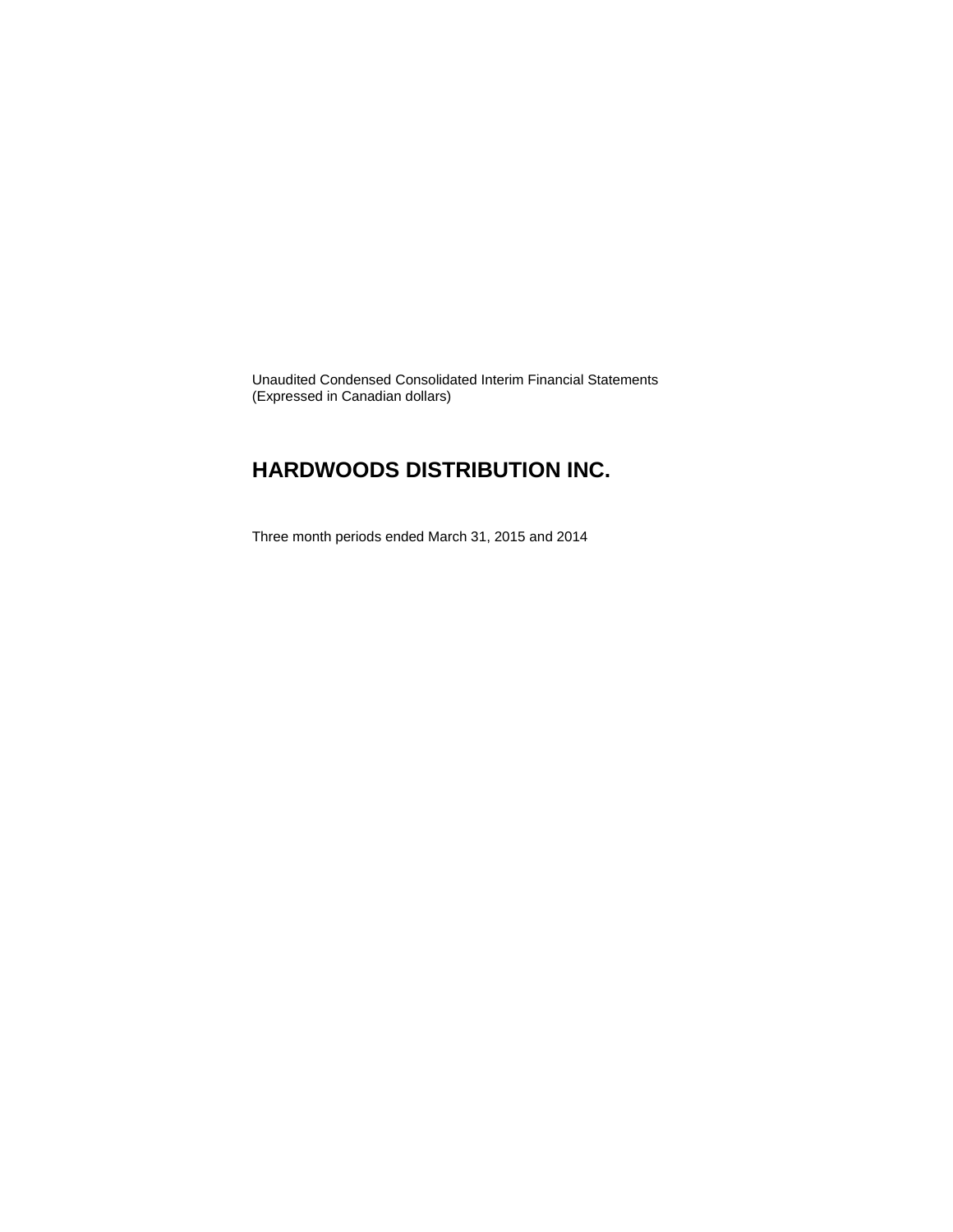Unaudited Condensed Consolidated Interim Statements of Financial Position (Expressed in thousands of Canadian dollars)

|                                                                                                                                                         |                |    | March 31,                        | December 31, |                                   |  |
|---------------------------------------------------------------------------------------------------------------------------------------------------------|----------------|----|----------------------------------|--------------|-----------------------------------|--|
|                                                                                                                                                         | Note           |    | 2015                             |              | 2014                              |  |
| Assets                                                                                                                                                  |                |    |                                  |              |                                   |  |
| Current assets:                                                                                                                                         |                |    |                                  |              |                                   |  |
| Cash                                                                                                                                                    |                | \$ |                                  | \$           | 13                                |  |
| Accounts receivable                                                                                                                                     | 6              |    | 60,762                           |              | 46,127                            |  |
| Inventories                                                                                                                                             | $\overline{7}$ |    | 96,023                           |              | 85,401                            |  |
| Prepaid expenses                                                                                                                                        |                |    | 1,747                            |              | 1,951                             |  |
| Total current assets                                                                                                                                    |                |    | 158,532                          |              | 133,492                           |  |
| Non-current assets:                                                                                                                                     |                |    |                                  |              |                                   |  |
| Long-term receivables                                                                                                                                   | 6              |    | 914                              |              | 1,253                             |  |
| Property, plant and equipment                                                                                                                           |                |    | 14,787                           |              | 13,764                            |  |
| Deferred income taxes                                                                                                                                   |                |    | 12,148                           |              | 12,277                            |  |
| Intangible asset                                                                                                                                        |                |    | 31                               |              | 27                                |  |
| Total non-current assets                                                                                                                                |                |    | 27,880                           |              | 27,321                            |  |
| <b>Total assets</b>                                                                                                                                     |                | \$ | 186,412                          | \$           | 160,813                           |  |
| <b>Current liabilities:</b><br><b>Bank indebtedness</b><br>Accounts payable and accrued liabilities<br>Income taxes payable<br>Finance lease obligation | 8              | \$ | 47,230<br>13,218<br>322<br>1,085 | \$           | 35,371<br>9,682<br>1,383<br>1,024 |  |
| Dividend payable                                                                                                                                        | 5              |    | 749                              |              | 744                               |  |
| <b>Total current liabilities</b>                                                                                                                        |                |    | 62,604                           |              | 48,204                            |  |
| Non-current liabilities:                                                                                                                                | 8              |    |                                  |              |                                   |  |
| <b>Bank indebtedness</b>                                                                                                                                |                |    | 3,292<br>747                     |              | 3,371<br>749                      |  |
| Finance lease obligation<br>Total non-current liabilities                                                                                               |                |    | 4,039                            |              | 4,120                             |  |
|                                                                                                                                                         |                |    |                                  |              |                                   |  |
| <b>Total liabilities</b>                                                                                                                                |                |    | 66,643                           |              | 52,324                            |  |
| Shareholders' equity:                                                                                                                                   |                |    |                                  |              |                                   |  |
| Share capital                                                                                                                                           | 9(a)           |    | 45,830                           |              | 45,830                            |  |
| Contributed surplus                                                                                                                                     |                |    | 105,270                          |              | 105,154                           |  |
| Deficit                                                                                                                                                 |                |    | (46, 035)                        |              | (49, 999)                         |  |
| Accumulated other comprehensive income                                                                                                                  |                |    | 14,704                           |              | 7,504                             |  |
| Shareholders' equity                                                                                                                                    |                |    | 119,769                          |              | 108,489                           |  |
| Total shareholders' equity and liabilities                                                                                                              |                | \$ | 186,412                          | \$           | 160,813                           |  |

Subsequent events (note 5)

The accompanying notes are an integral part of these condensed consolidated interim financial statements.

Approved on behalf of the board of directors:

**(Signed) GRAHAM M. WILSON** Director **(Signed) TERRY M. HOLLAND** Director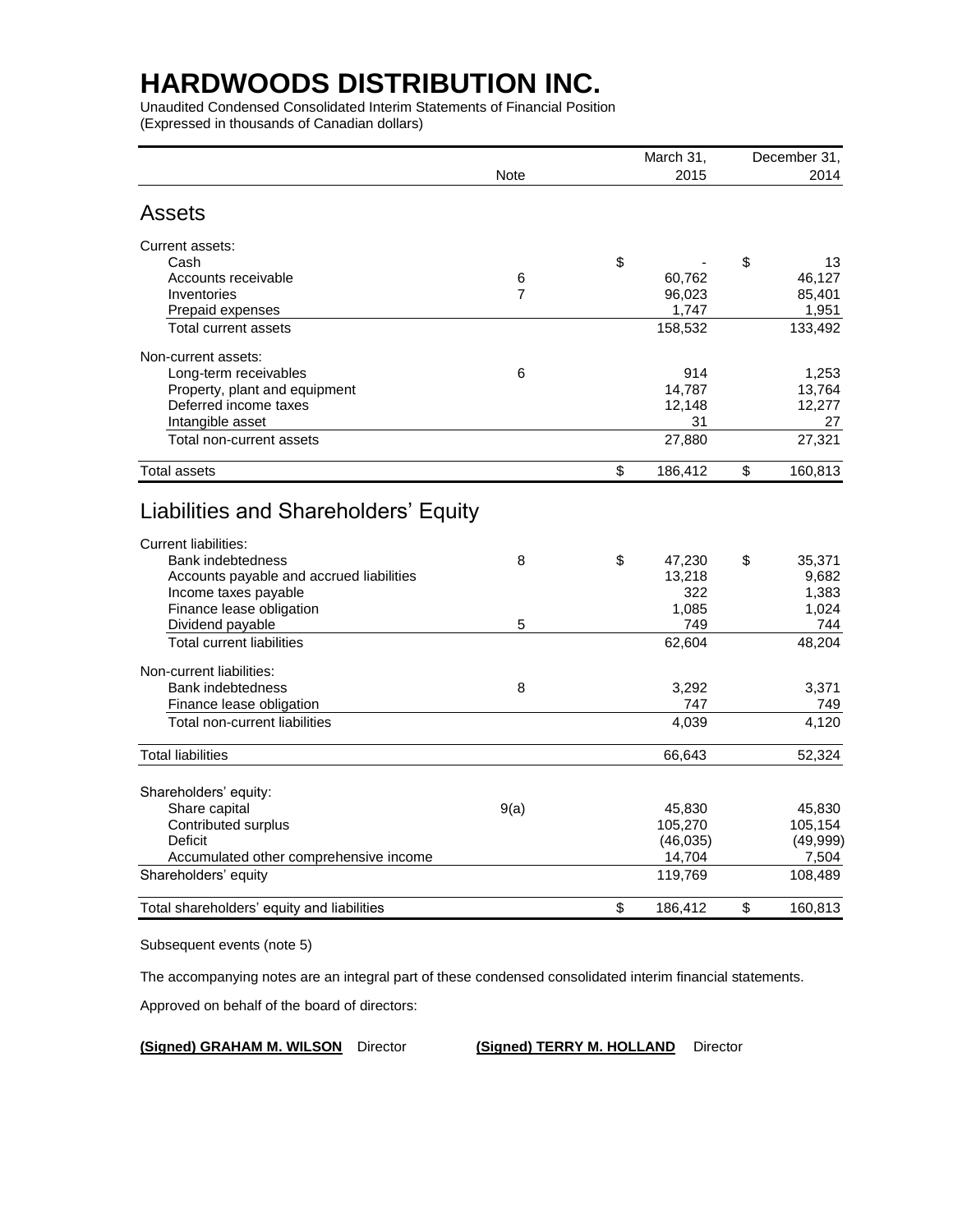Unaudited Condensed Consolidated Interim Statements of Comprehensive Income (Expressed in thousands of Canadian dollars)

Three month periods ended March 31, 2015 and 2014

|                                                                                    | <b>Note</b>          | 2015                        | 2014                       |
|------------------------------------------------------------------------------------|----------------------|-----------------------------|----------------------------|
| Sales<br>Cost of sales                                                             | 11<br>$\overline{7}$ | \$<br>135,116<br>(112, 053) | \$<br>100,934<br>(82, 671) |
| Gross profit                                                                       |                      | 23,063                      | 18,263                     |
| Operating expenses:<br>Selling and distribution<br>Administration                  |                      | (12, 305)<br>(3,683)        | (11,005)<br>(2, 593)       |
|                                                                                    |                      | (15,988)                    | (13, 598)                  |
| Profit from operating activities                                                   |                      | 7,075                       | 4,665                      |
| Finance expense<br>Finance income                                                  | 10<br>10             | (364)<br>600                | (245)<br>310               |
| Net finance income                                                                 |                      | 236                         | 65                         |
| Profit before income taxes                                                         |                      | 7,311                       | 4,730                      |
| Income tax expense:<br>Current<br>Deferred                                         |                      | (1,866)<br>(732)            | (1, 394)<br>(371)          |
|                                                                                    |                      | (2, 598)                    | (1,765)                    |
| Profit for the period                                                              |                      | 4,713                       | 2,965                      |
| Other comprehensive income:<br>Exchange differences translating foreign operations |                      | 7,200                       | 2,345                      |
| Total comprehensive income for the period                                          |                      | \$<br>11,913                | \$<br>5,310                |
| Basic profit per share<br>Diluted profit per share                                 | 9(c)<br>9(c)         | \$<br>0.28<br>0.28          | \$<br>0.18<br>0.18         |

The accompanying notes are an integral part of these condensed consolidated interim financial statements.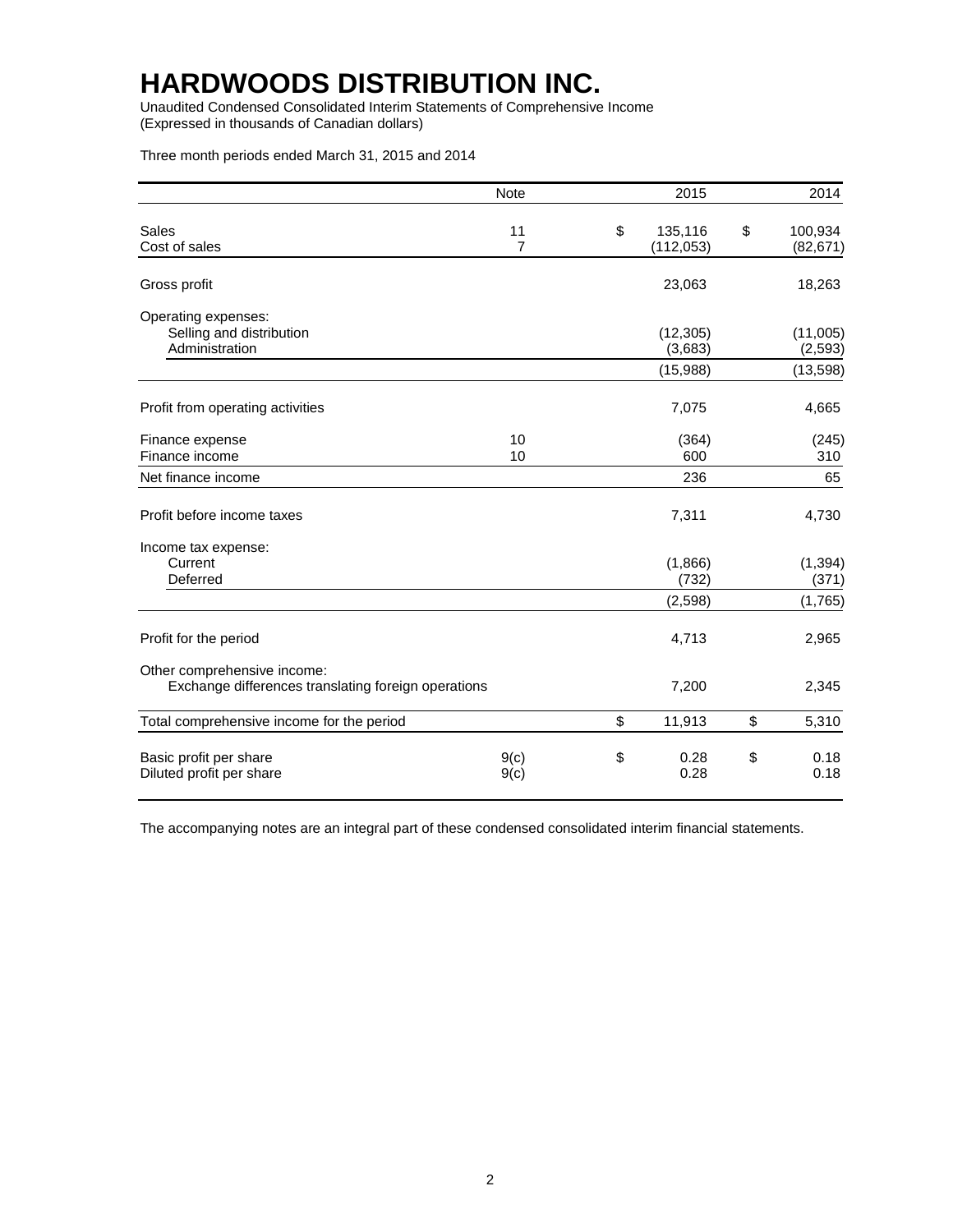Unaudited Condensed Consolidated Interim Statement of Changes in Shareholders' Equity (Expressed in thousands of Canadian dollars)

#### Three month periods ended March 31, 2015 and 2014

|                                                                                                                         | Note | Share<br>capital | Contributed<br>surplus | Accumulated<br>other<br>comprehensive<br>income -<br>translation<br>reserve | Deficit             | Total                          |
|-------------------------------------------------------------------------------------------------------------------------|------|------------------|------------------------|-----------------------------------------------------------------------------|---------------------|--------------------------------|
| Balance at January 1, 2014                                                                                              |      | \$<br>45,298     | \$<br>104,911          | \$<br>1,505                                                                 | \$<br>$(61,031)$ \$ | 90,683                         |
| Share based compensation<br>expense<br>Profit for the period<br>Dividends declared<br>Translation of foreign operations | 9(b) |                  | 111                    | 2,345                                                                       | 2,965<br>(749)      | 111<br>2,965<br>(749)<br>2,345 |
| Balance at March 31, 2014                                                                                               |      | \$<br>45,298     | \$<br>105,022          | \$<br>3,850                                                                 | \$<br>(58, 815)     | \$<br>95,355                   |
| Balance at January 1, 2015                                                                                              |      | \$<br>45,830     | \$<br>105,154          | \$<br>7,504                                                                 | \$<br>(49,999)      | \$<br>108,489                  |
| Share based compensation<br>expense<br>Profit for the period<br>Dividends declared<br>Translation of foreign operations | 9(b) |                  | 116                    | 7,200                                                                       | 4,713<br>(749)      | 116<br>4,713<br>(749)<br>7,200 |
| Balance at March 31, 2015                                                                                               |      | \$<br>45,830     | \$<br>105,270          | \$<br>14,704                                                                | \$<br>(46, 035)     | \$<br>119,769                  |

The accompanying notes are an integral part of these condensed consolidated interim financial statements.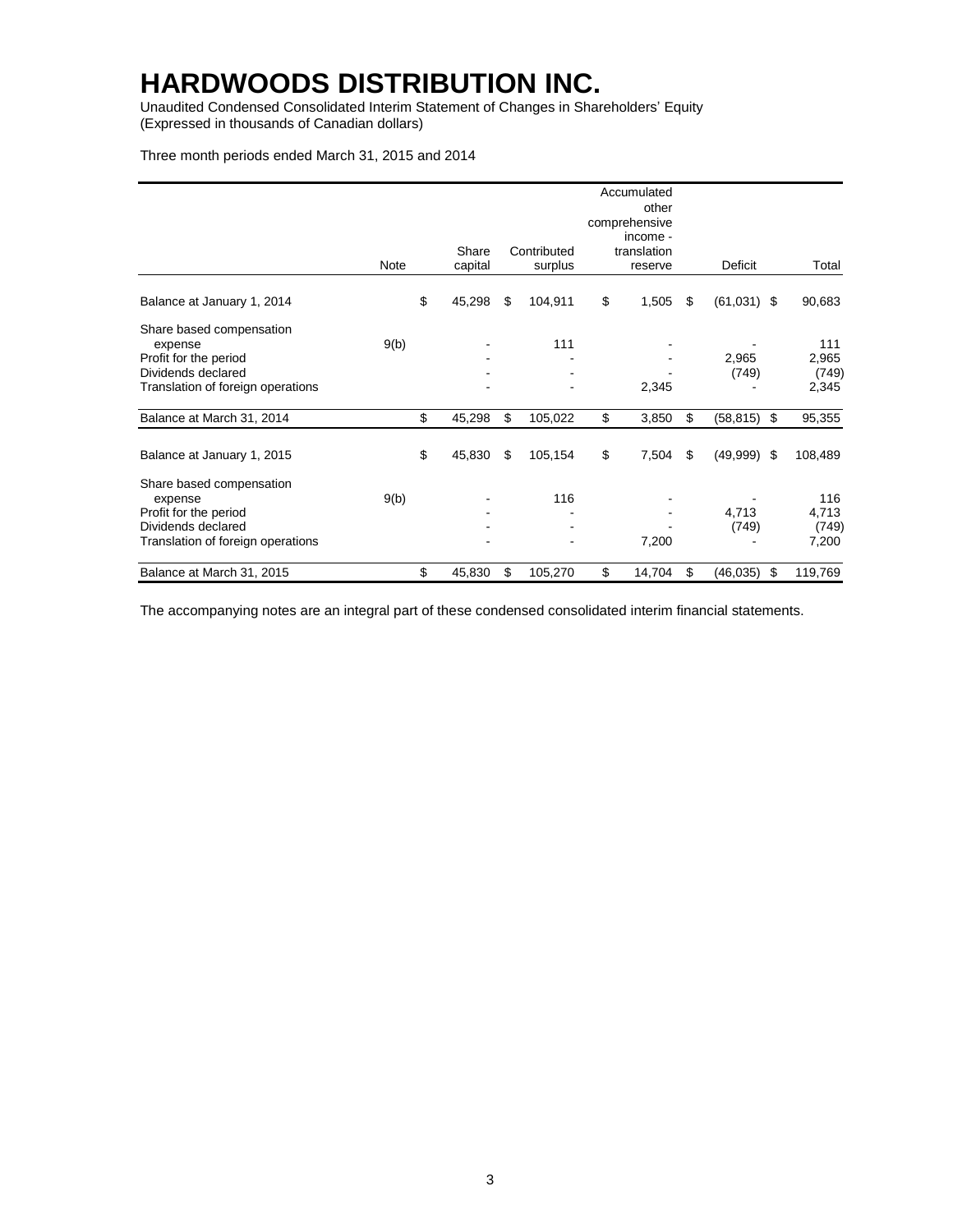Unaudited Condensed Consolidated Interim Statements of Cash Flows (Expressed in thousands of Canadian dollars)

Three month periods ended March 31, 2015 and 2014

|                                                               | <b>Note</b> | 2015        | 2014        |
|---------------------------------------------------------------|-------------|-------------|-------------|
| Cash flows from operating activities:                         |             |             |             |
| Profit for the period                                         |             | \$<br>4,713 | \$<br>2,965 |
| Adjustments for:                                              |             |             |             |
| Depreciation and amortization                                 |             | 571         | 438         |
| Loss (gain) on sale of property, plant and equipment          |             | 1           | (1)         |
| Non-cash employee share based compensation                    | 9(b)        | 116         | 111         |
| Income tax expense                                            |             | 2,598       | 1,765       |
| Net finance income                                            |             | (236)       | (65)        |
| Interest received                                             |             | 94          | 100         |
| Interest paid                                                 |             | (336)       | (233)       |
| Income taxes paid                                             |             | (2,926)     | (1, 167)    |
|                                                               |             | 4,595       | 3,913       |
| Changes in non-cash working capital:                          |             |             |             |
| Accounts receivable                                           |             | (10, 844)   | (7, 426)    |
| Inventories                                                   |             | (4,263)     | (6,211)     |
| Prepaid expenses                                              |             | 332         | 146         |
| Accounts payable, accrued liabilities and provisions          |             | 2,650       | 1.829       |
|                                                               |             | (12, 125)   | (11,662)    |
| Net cash used in operating activities                         |             | (7,530)     | (7, 749)    |
|                                                               |             |             |             |
| Cash flow from financing activities:                          |             |             |             |
| Increase in bank indebtedness                                 |             | 8,878       | 8,708       |
| Principal payments on finance lease obligation                |             | (264)       | (215)       |
| Dividends paid to shareholders                                | 5           | (749)       | (579)       |
| Net cash provided by financing activities                     |             | 7,865       | 7,914       |
| Cash flow from investing activities:                          |             |             |             |
| Additions to property, plant and equipment                    |             | (524)       | (381)       |
| Proceeds on disposal of property, plant and equipment         |             | 91          | 7           |
| Payments received on long-term receivables                    |             | 85          | 155         |
| Net cash used in investing activities                         |             | (348)       | (219)       |
|                                                               |             |             |             |
| Decrease in cash                                              |             | (13)        | (54)        |
| Cash, beginning of period                                     |             | 13          | 78          |
|                                                               |             |             |             |
| Cash, end of period                                           |             | \$          | \$<br>24    |
| Supplementary information:                                    |             |             |             |
|                                                               |             |             |             |
| Property, plant and equipment acquired                        |             |             |             |
| under finance leases, net of disposals                        |             | \$<br>170   | \$<br>82    |
| Accounts receivable transferred to long-term notes receivable |             |             | 99          |
|                                                               |             |             |             |

The accompanying notes are an integral part of these condensed consolidated interim financial statements.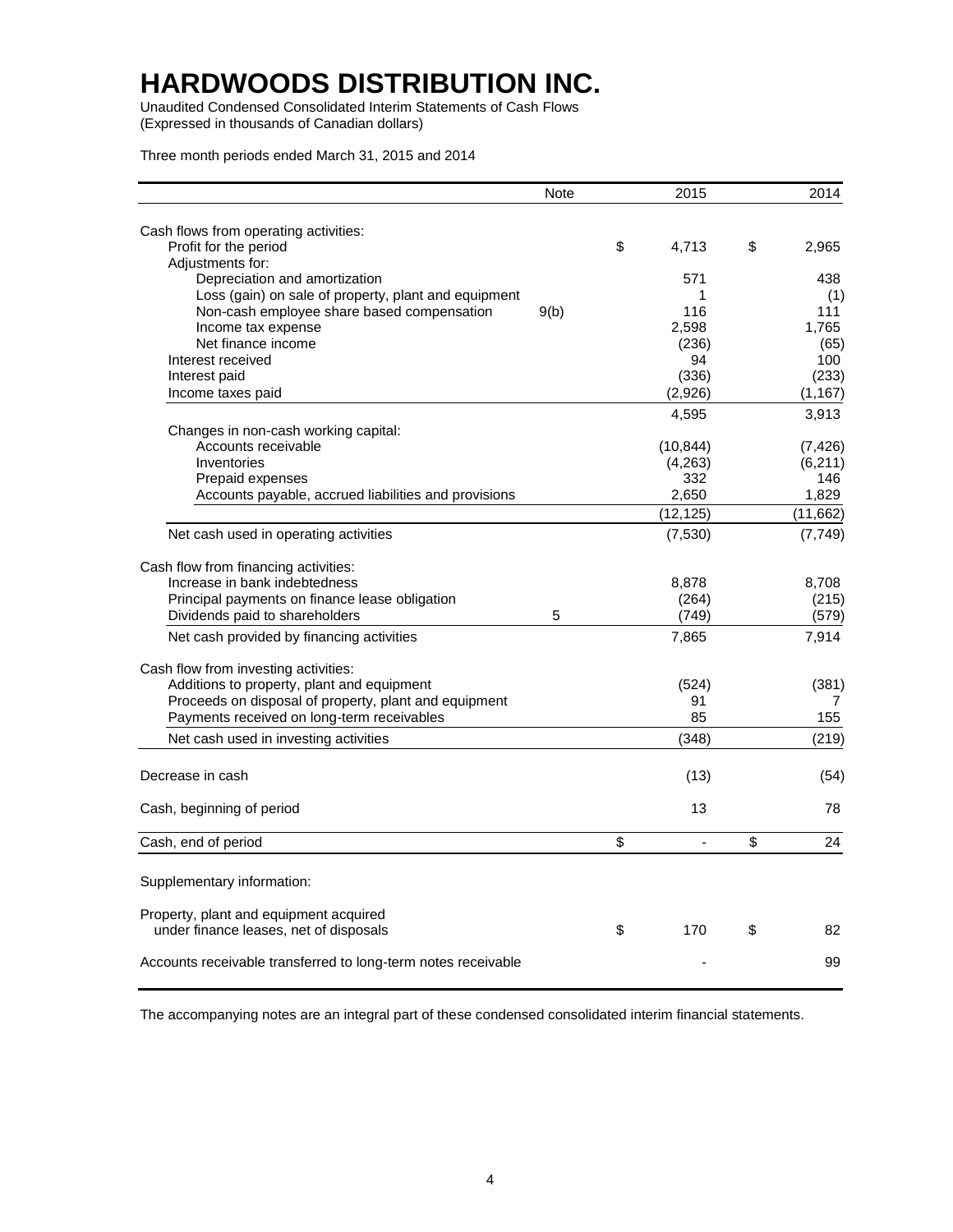Notes to Unaudited Condensed Consolidated Interim Financial Statements (Tabular amounts expressed in thousands of Canadian dollars)

Three month periods ended March 31, 2015 and 2014

#### **1. Nature of operations:**

Hardwoods Distribution Inc. (the "Company") is incorporated under the Canada Business Corporations Act trading on the Toronto Stock Exchange under the symbol "HWD." Subsidiaries of the Company operate a network of 33 distribution centers in Canada and the US engaged in the wholesale distribution of hardwood lumber and related sheet goods and specialty products. The Company's operation in Clinton, Michigan includes a sawmill and kiln drying operations (note 4).

The Company's principal office is located at #306, 9440 202nd Street, Langley, British Columbia V1M 4A6.

#### **2. Basis of preparation:**

(a) Statement of compliance:

These condensed consolidated interim financial statements have been prepared in accordance with International Accounting Standard No. 34 "*Interim Financial Reporting*" ("IAS 34"). The disclosures contained in these condensed consolidated interim financial statements do not include all of the requirements of International Financial Reporting Standards ("IFRS") for annual financial statements, and accordingly, these condensed consolidated interim financial statements should be read in conjunction with the annual consolidated financial statements for the year ended December 31, 2014.

The condensed consolidated interim financial statements were authorized for issue by the Board of Directors on May 14, 2015.

(b) Basis of measurement:

These condensed consolidated interim financial statements have been prepared on the historical cost basis.

(c) Functional and presentation currency:

These condensed consolidated interim financial statements are presented in Canadian dollars, which is the Company's functional currency. All financial information presented in the interim financial statements, with the exception of per share amounts, has been rounded to the nearest thousand dollar.

(d) Use of estimates and judgment:

The preparation of financial statements in accordance with IFRS requires management to make judgments, estimates and assumptions that affect the application of accounting policies and the reported amounts of assets and liabilities at the date of the financial statements and the reported amounts of revenue and expenses during the reporting period. Actual amounts may differ from the estimates applied in the preparation of these financial statements.

Estimates and underlying assumptions are reviewed on an ongoing basis. Revisions to accounting estimates are recognized in the period in which the estimates are revised and in any future periods affected. In preparing these condensed consolidated interim financial statements, the significant judgments made by management in applying the Company's accounting policies and the key sources of estimation uncertainty are consistent with those disclosed in the Company's annual audited consolidated financial statements for the year ended December 31, 2014.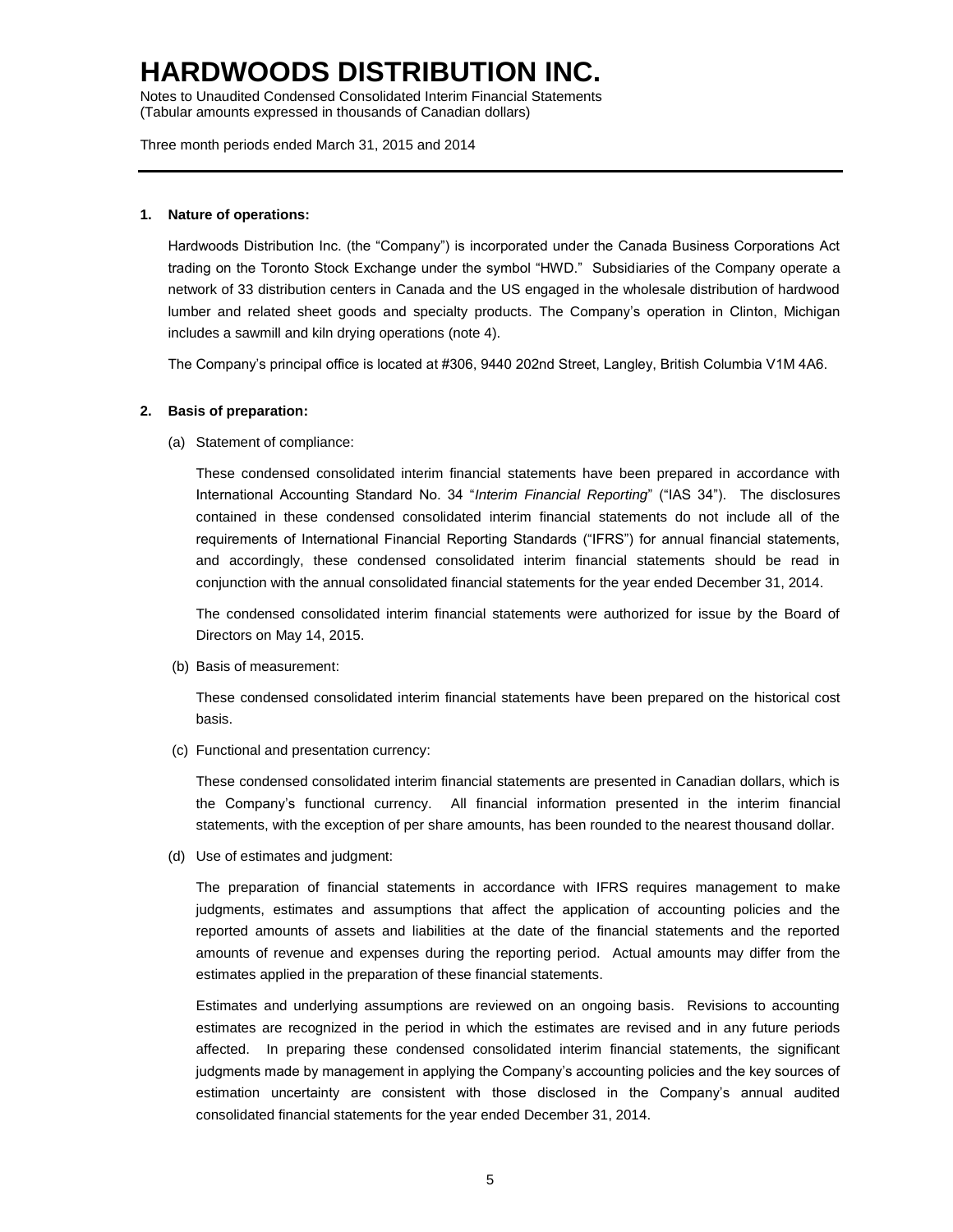Notes to Unaudited Condensed Consolidated Interim Financial Statements (Tabular amounts expressed in thousands of Canadian dollars)

Three month periods ended March 31, 2015 and 2014

#### **3. Significant accounting policies:**

The significant accounting policies that have been used in the preparation of these condensed consolidated interim financial statements are summarized in the Company's annual audited consolidated financial statements for the year ended December 31, 2014. There were no new standards effective January 1, 2015 that have an impact on the Company's financial statements.

#### **4. Business acquisition:**

Hardwoods of Michigan Acquisition

On April 28, 2014 a subsidiary of the Company purchased the business operations of Hardwoods of Michigan Inc. ("HMI") a fully integrated producer and distributor of high quality hardwood lumber from its sawmill and kiln drying operations located on 23 acres in Clinton, Michigan. The Company's subsidiary purchased the accounts receivable, inventory, prepaid expenses, and property, plant and equipment of HMI for cash consideration of \$16.5 million (US\$15.0 million) and hired HMI's employees to continue operating the business. The purchase price was satisfied with cash consideration, funded by the drawdown of the Hardwoods USLP Credit Facility (note 8).

Had the acquisition occurred on January 1, 2014 management estimates that the Company's consolidated sales would have been approximately \$111.1 million and profit would have been approximately \$3.8 million for the three month period ended March 31, 2014. Included in these consolidated financial statements for the three month period ended March 31, 2015 are sales of \$10.9 million (US\$8.8 million) and profit of \$0.4 million (US\$0.3 million).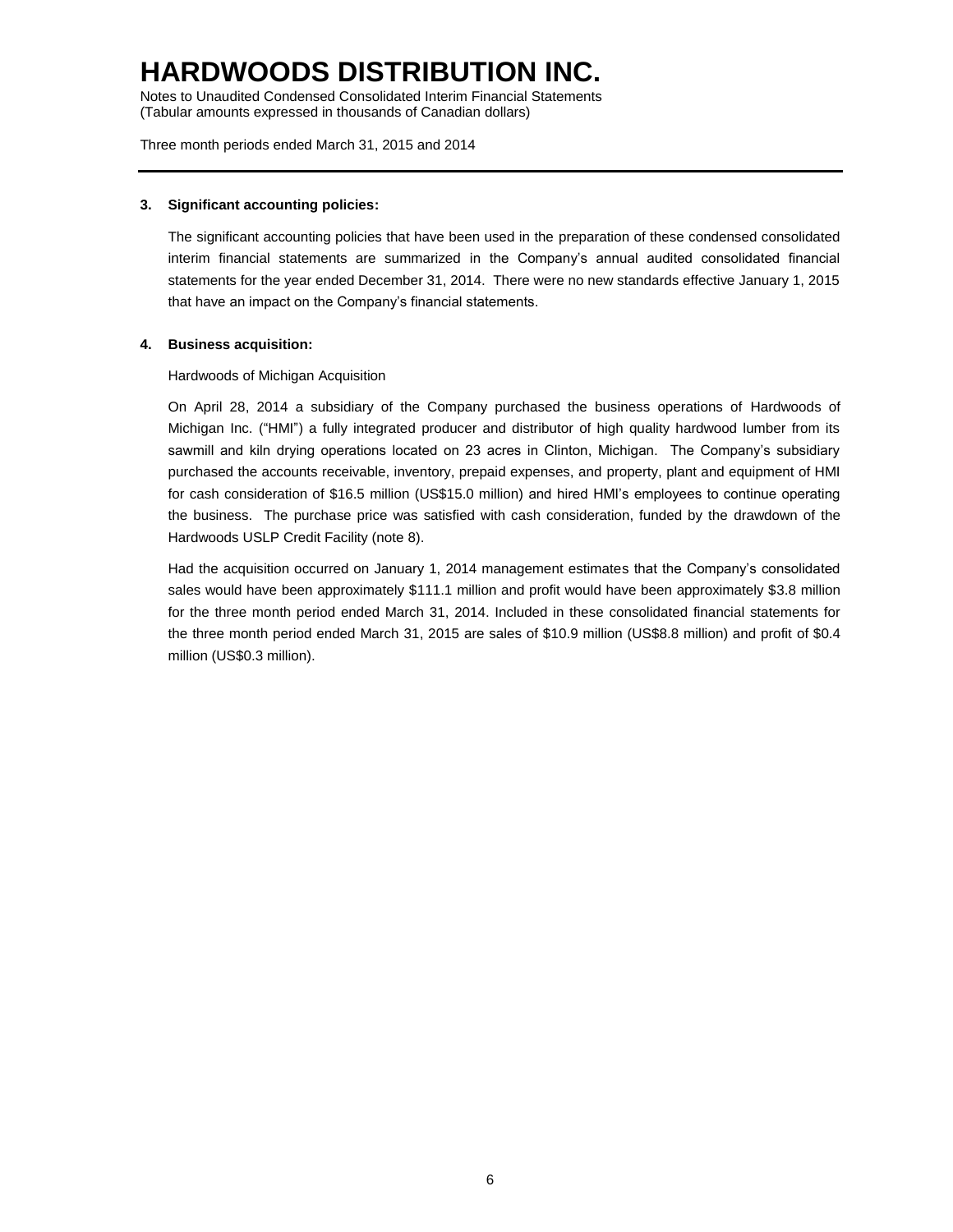Notes to Unaudited Condensed Consolidated Interim Financial Statements (Tabular amounts expressed in thousands of Canadian dollars)

Three month periods ended March 31, 2015 and 2014

#### **5. Capital management:**

The Company's policy is to maintain a strong capital base so as to maintain investor, creditor and market confidence and to sustain future development of the business. The Company considers its capital to be bank indebtedness (net of cash) and shareholders' equity. The Company's capitalization is as follows:

|                                                   | March 31,<br>2015      | December 31,<br>2014            |
|---------------------------------------------------|------------------------|---------------------------------|
| Cash<br>Bank indebtedness<br>Shareholders' equity | S<br>50,522<br>119.769 | \$<br>(13)<br>38,742<br>108,489 |
| Total capitalization                              | 170,291                | \$<br>147,218                   |

The terms of the Company's US and Canadian credit facilities are described in note 8. The terms of the agreements with the Company's lenders provide that distributions cannot be made by its subsidiaries in the event that its subsidiaries do not meet certain credit ratios. The Company's operating subsidiaries were compliant with all required credit ratios under the US and Canadian credit facilities as at March 31, 2015 and December 31, 2014 and accordingly there were no restrictions on distributions arising from compliance with financial covenants.

Dividends are one way the Company manages its capital. Dividends are declared having given consideration to a variety of factors including the outlook for the business and financial leverage. There were no changes to the Company's approach to capital management during the three months ended March 31, 2015.

On March 26, 2015 Hardwoods Distribution Inc. declared a cash dividend of \$0.045 per common share to shareholders of record as of April 20, 2015. The dividend was paid to shareholders on April 30, 2015. On May 14, 2015, the Company declared a cash dividend of \$0.055 per common share to shareholders of record as of July 20, 2015 to be paid on July 31, 2015.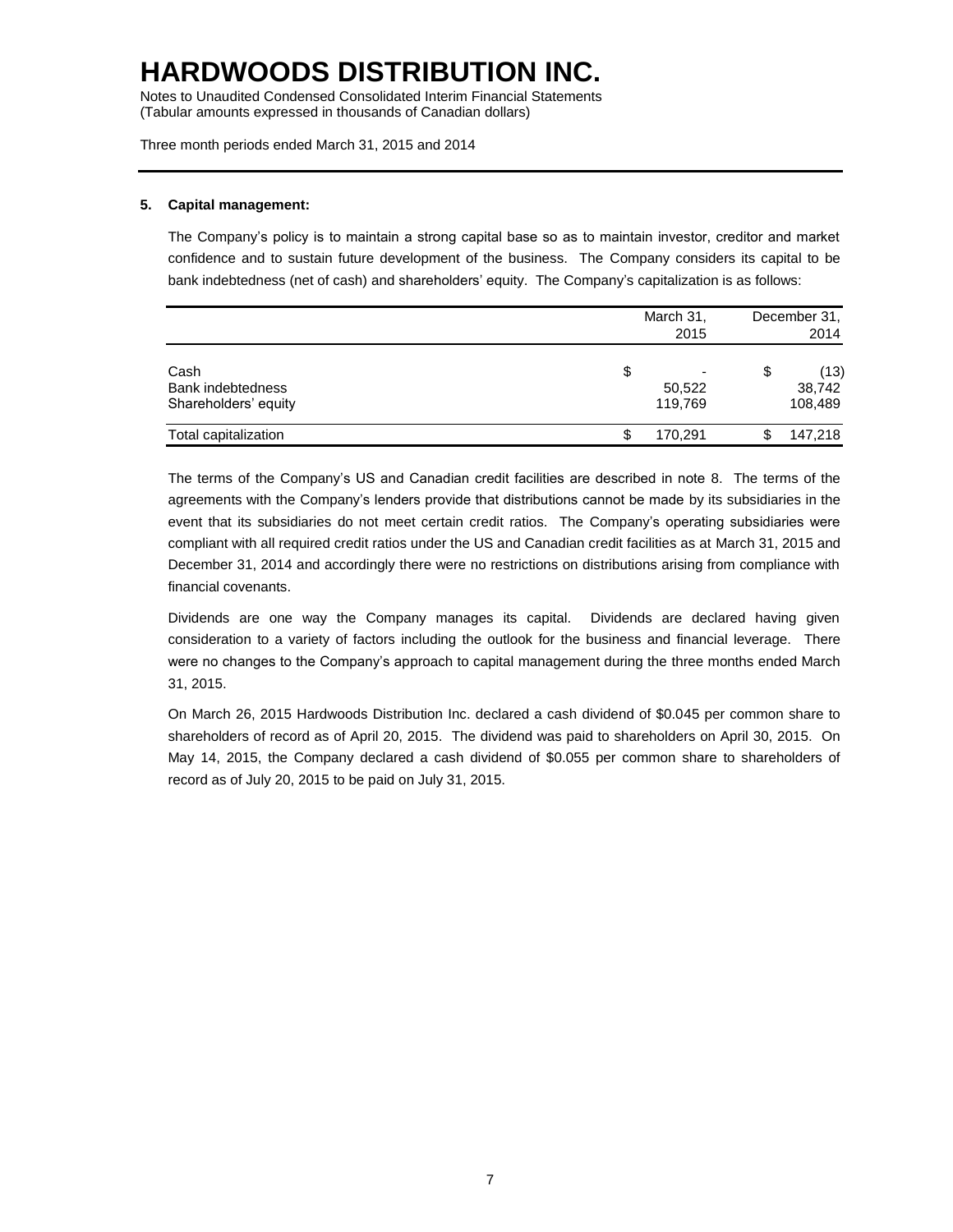Notes to Unaudited Condensed Consolidated Interim Financial Statements (Tabular amounts expressed in thousands of Canadian dollars)

Three month periods ended March 31, 2015 and 2014

#### **6. Accounts receivable:**

The following is a breakdown of the Company's current and long term receivables and represents the Company's principal exposure to credit risk.

|                                                  | March 31, |        | December 31, |
|--------------------------------------------------|-----------|--------|--------------|
|                                                  |           | 2015   | 2014         |
| Trade accounts receivable - Canada               | \$        | 13,659 | \$<br>10,490 |
| Trade accounts receivable - United States        |           | 50,090 | 37,960       |
| Sundry receivable                                |           | 250    | 786          |
| Current portion of long-term receivables         |           | 750    | 369          |
|                                                  |           | 64,749 | 49,605       |
| Less:                                            |           |        |              |
| Allowance for credit loss                        |           | 3,987  | 3,478        |
|                                                  | \$        | 60,762 | \$<br>46,127 |
| Long-term receivables:                           |           |        |              |
| Employee housing loans                           | \$        | 456    | \$<br>429    |
| Customer notes                                   |           | 559    | 679          |
| Security deposits                                |           | 649    | 514          |
|                                                  |           | 1,664  | 1,622        |
| Less:                                            |           |        |              |
| Current portion, included in accounts receivable |           | 750    | 369          |
|                                                  | \$        | 914    | \$<br>1,253  |

The aging of trade receivables was:

|                       | March 31,<br>2015 | December 31,<br>2014 |  |  |
|-----------------------|-------------------|----------------------|--|--|
| Current               | \$<br>48,895      | \$<br>35,428         |  |  |
| Past due 31 - 60 days | 9,568             | 8,041                |  |  |
| Past due 61 - 90 days | 2,467             | 2,752                |  |  |
| Past due 90+ days     | 2,819             | 2,229                |  |  |
|                       | 63.749            | 48.450               |  |  |

The Company determines its allowance for credit loss based on its best estimate of the net recoverable amount by customer account. Accounts that are considered uncollectable are written off. The total allowance at March 31, 2015 was \$4.0 million (December 31, 2014 - \$3.5 million). The amount of the allowance is considered sufficient based on the past experience of the business, current and expected collection trends, the security the Company has in place for past due accounts and management's regular review and assessment of customer accounts and credit risk.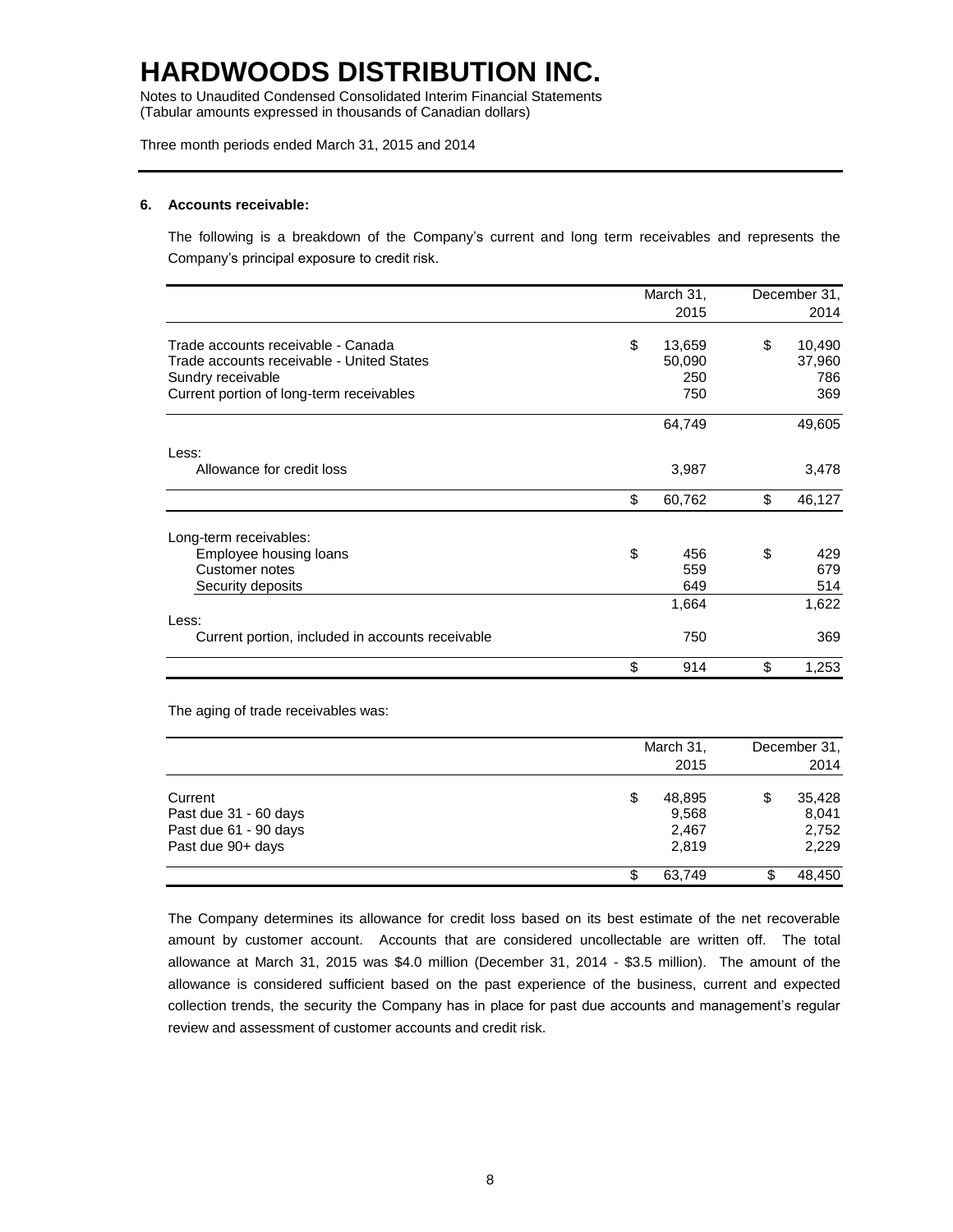Notes to Unaudited Condensed Consolidated Interim Financial Statements (Tabular amounts expressed in thousands of Canadian dollars)

Three month periods ended March 31, 2015 and 2014

#### **6. Accounts receivable (continued):**

Bad debt expense, net of recoveries, for the three month period ended March 31, 2015 was \$150,000 which equates to  $0.1\%$  of sales (2014 – \$0.4 million, being 0.4% of sales).

#### **7. Inventories:**

|                  | March 31,    | December 31, |
|------------------|--------------|--------------|
|                  | 2015         | 2014         |
| Raw materials    | \$<br>1,978  | \$<br>1,624  |
| Work in process  | 4,502        | 5,044        |
| Goods in transit | 9,740        | 9,594        |
| Finished goods:  |              |              |
| Lumber           | 35,187       | 31,059       |
| Sheet goods      | 36,472       | 31,127       |
| Specialty        | 8,144        | 6,953        |
|                  | \$<br>96,023 | \$<br>85,401 |

The Company regularly reviews and assesses the condition and value of its inventories and records writedowns to net realizable value as necessary.

Inventory related expenses are included in the consolidated statement of comprehensive income as follows:

|                                               | March 31,<br>2015      | Three months ended Three months ended<br>March 31,<br>2014 |                 |  |
|-----------------------------------------------|------------------------|------------------------------------------------------------|-----------------|--|
| Inventory write-downs                         | \$<br>208              | \$                                                         | 209             |  |
| Cost of inventory sold<br>Other cost of sales | \$<br>108,180<br>3,873 | \$                                                         | 79,824<br>2,847 |  |
| Total cost of sales                           | \$<br>112,053          | \$                                                         | 82,671          |  |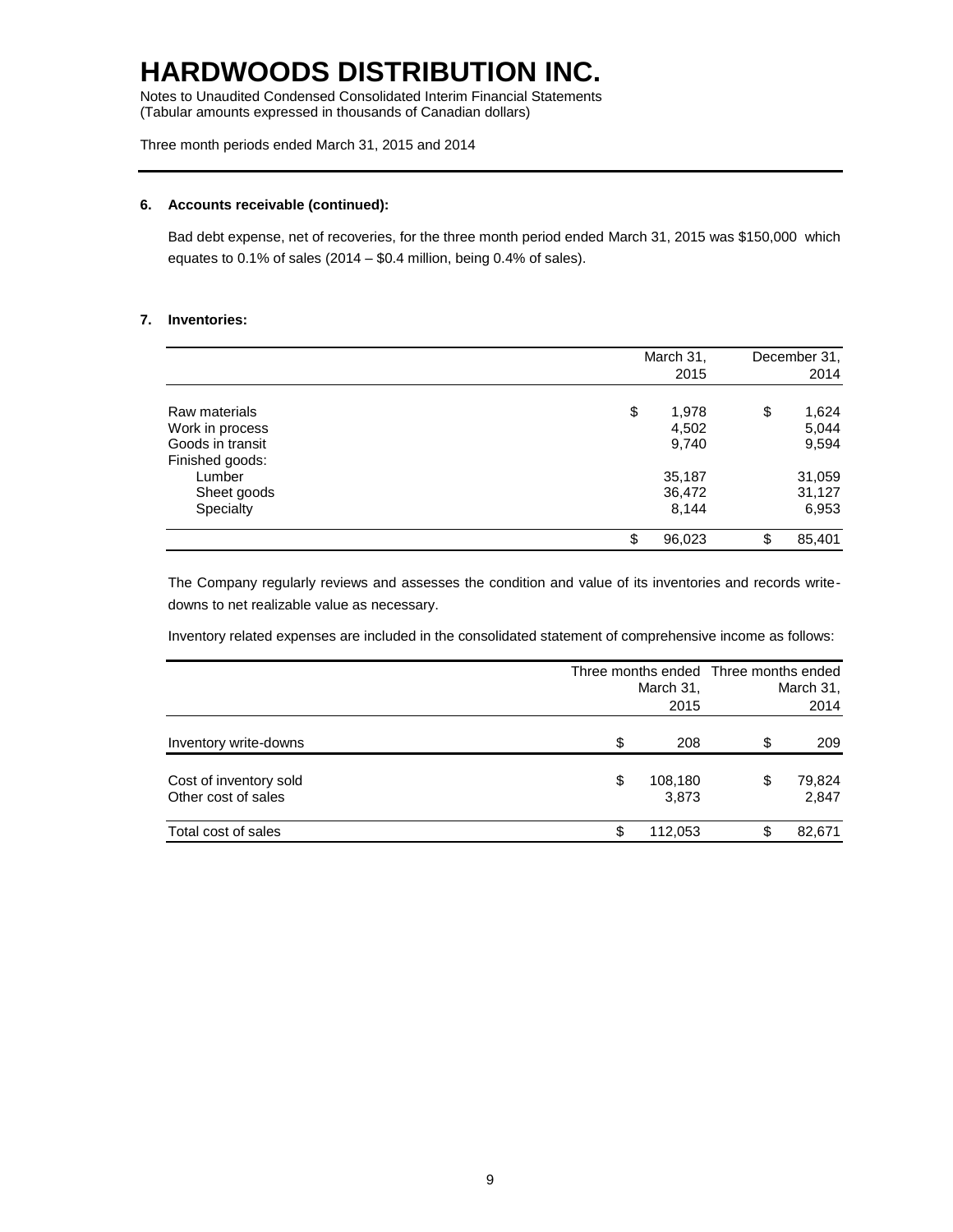Notes to Unaudited Condensed Consolidated Interim Financial Statements (Tabular amounts expressed in thousands of Canadian dollars)

Three month periods ended March 31, 2015 and 2014

#### **8. Bank indebtedness:**

|                                                                                                   | March 31, | December 31,<br>2014 |     |        |
|---------------------------------------------------------------------------------------------------|-----------|----------------------|-----|--------|
| Checks issued in excess of funds on deposit                                                       | \$        | 3,050                | \$  | 1,368  |
| Credit facility, Hardwoods LP<br>Credit facility, Hardwoods USLP<br>(March 31, 2015 - US\$27,272; |           | 8,597                |     | 5,318  |
| December 31, 2014 - US\$24,004)<br>Term Ioan, Hardwoods USLP<br>(March 31, 2015 - US\$3,420;      |           | 34,543               |     | 27,851 |
| December 31, 2014 - US\$3,625)                                                                    |           | 4.332                |     | 4,205  |
|                                                                                                   |           | 50,522               |     | 38,742 |
| Less: non-current portion of term loan                                                            |           | 3.292                |     | 3.371  |
|                                                                                                   | \$        | 47.230               | \$. | 35,371 |

Bank indebtedness consists of checks issued in excess of funds on deposit and advances under operating lines of credit (the "Credit Facilities") available to subsidiaries of the Company, Hardwoods Specialty Products LP ("Hardwoods LP") and Hardwoods Specialty Product USLP ("Hardwoods USLP"), which in the case of Hardwoods USLP also includes a term loan.

The Hardwoods LP Credit Facility, which has a maturity date of August 7, 2016, provides financing up to \$15.0 million. The Hardwoods USLP Credit Facility, which has a maturity date of April 27, 2017, provides financing up to US\$79.1 million, comprised of US\$75.0 million available under a revolving credit facility, and US\$4.1 million under a term loan that matures on April 27, 2017, with monthly payments based on a five year amortization. Monthly payments on the term loan reduce the total Credit Facility and so the Credit Facility at March 31, 2015 is comprised of US\$75.0 million available under revolving credit facilities and US\$3.4 million under the term loan.

The Credit Facilities are payable in full at maturity. The Credit Facilities are revolving credit facilities which the Company may terminate at any time without prepayment penalty. The Credit Facilities and term loan bear interest at a floating rate based on the Canadian or US prime rate (as the case may be), LIBOR or bankers' acceptance rates plus, in each case, an applicable margin. Letters of credit are also available under the Credit Facilities on customary terms for facilities of this nature. Commitment fees and standby charges typical for borrowings on this nature were and are payable.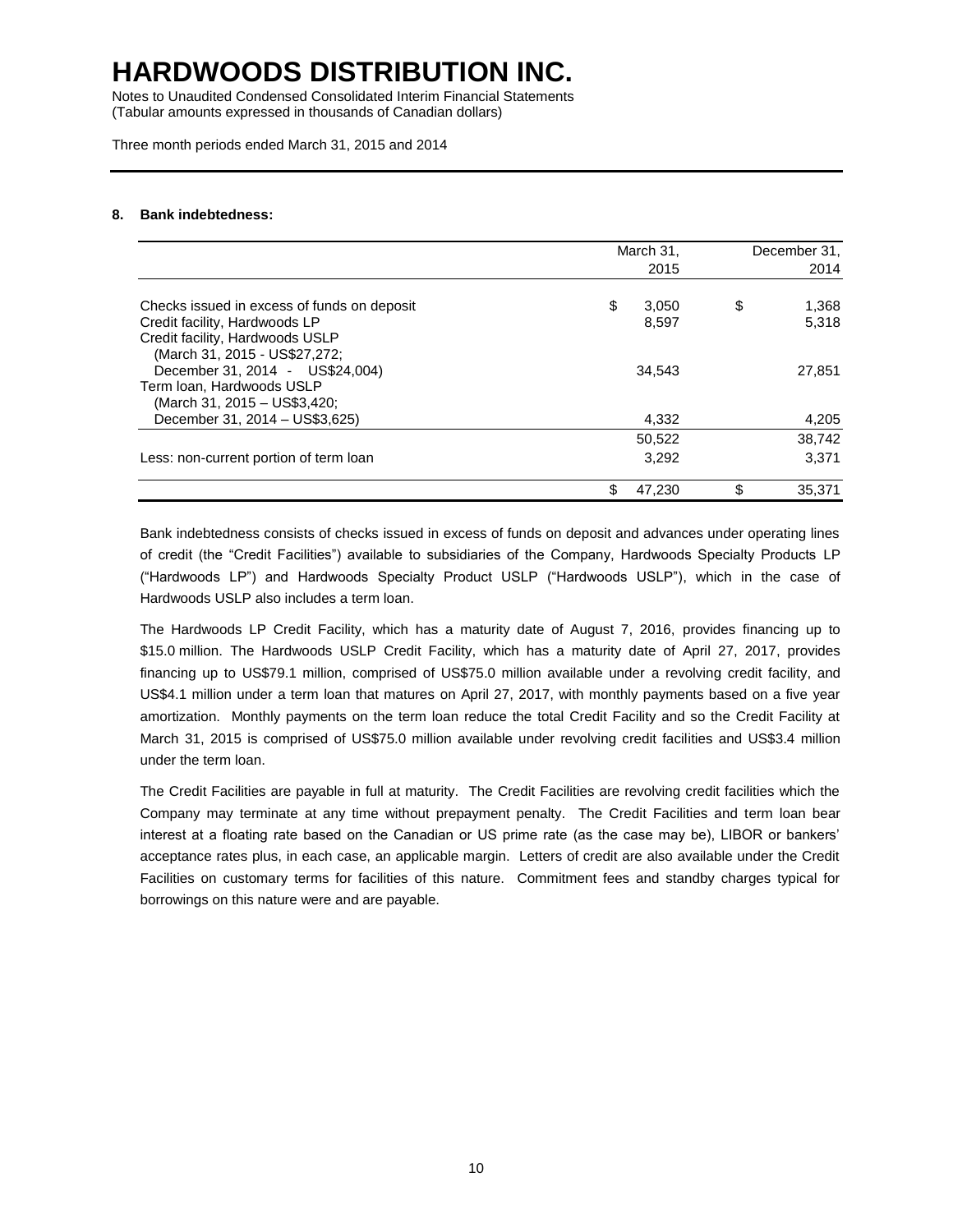Notes to Unaudited Condensed Consolidated Interim Financial Statements (Tabular amounts expressed in thousands of Canadian dollars)

Three month periods ended March 31, 2015 and 2014

#### **8. Bank indebtedness (continued):**

The amount made available under the Credit Facility to Hardwoods LP from time to time is limited to the extent of 85% of the book value of accounts receivable and the lesser of 60% of the book value or 85% of appraised value of inventories with the amount based on inventories not to exceed 60% of the total amount to be available. Certain identified accounts receivable and inventories are excluded from the calculation of the amount available under the Credit Facility. Hardwoods LP is required to maintain a fixed charge coverage ratio (calculated as the ratio of earnings before interest, tax, depreciation and amortization ("EBITDA") less cash taxes less capital expenditures less distributions, divided by interest plus principal payments on capital lease obligations) of not less than 1.1 to 1. However, this covenant does not apply so long as the unused availability under the credit line is in excess of \$2.0 million. At March 31, 2015, the Hardwoods LP Credit Facility has unused availability of \$6.4 million, before checks issued in excess of funds on deposit of \$1.0 (December 31, 2014 - \$8.2 million, checks issued in excess of funds on deposit - nil), and thus the fixed charge covenant was not applicable at March 31, 2015.

The amount made available under the Credit Facility to Hardwoods USLP from time to time was increased in April 2014 to 90% of the book value of accounts receivable and 65% of the book value of inventories (with certain accounts receivable and inventory being excluded). This increase to the advance rates will be reduced over a three year period back to the advance rates previously available to Hardwoods USLP of 85% of the book value of accounts receivable, and 55% of the book value of inventories. Hardwoods USLP is required to maintain a fixed charge coverage ratio (calculated as EBITDA less cash taxes less capital expenditures, divided by interest plus capital lease obligations plus distributions) of 1.0 to 1. This covenant of the Hardwoods USLP Credit Facility does not need to be met, however, when the unused availability under the Credit Facility is in excess of certain thresholds. The minimum unused availability that must be maintained for the fixed charge coverage ratio not to apply is US\$7.5 million when advance rates for accounts receivable and inventories are calculated at 85% and 55%, respectively, and US\$9.4 million in periods when advance rates in excess of these amounts are utilized.

At March 31, 2015, the Hardwoods USLP Credit Facility has unused availability of \$37.1 million (US\$29.3 million), before checks issued in excess of funds on deposit of \$2.1 million (US\$1.6 million) (December 31, 2014 - \$28.7 million (US\$24.8 million), before checks issued in excess of funds on deposit of \$1.3 million (US\$1.1 million)), and thus the fixed charge covenant was not applicable at March 31, 2015.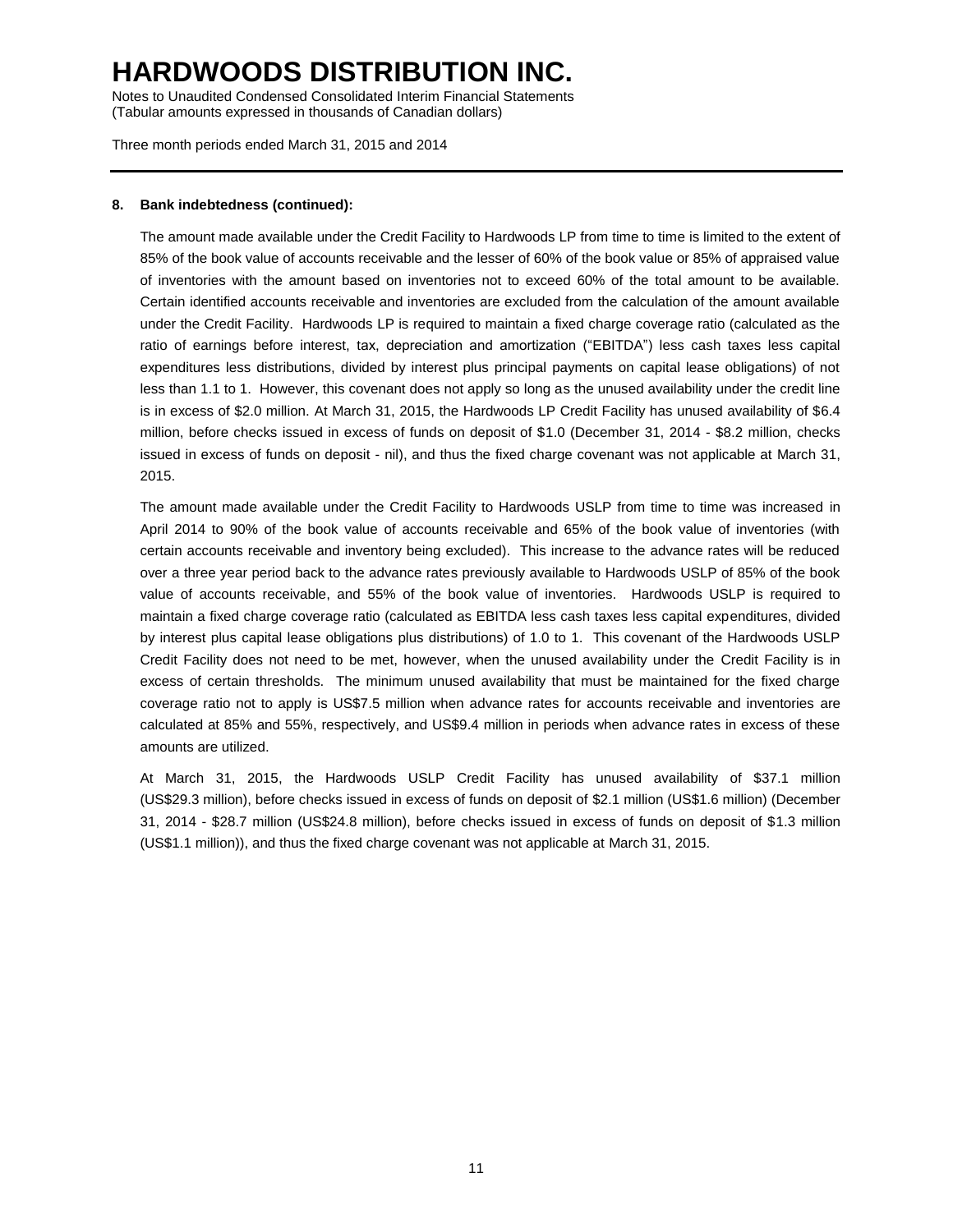Notes to Unaudited Condensed Consolidated Interim Financial Statements (Tabular amounts expressed in thousands of Canadian dollars)

Three month periods ended March 31, 2015 and 2014

#### **9. Share capital:**

(a) Share capital

At March 31, 2015, the authorized share capital of the Company comprised an unlimited number of common shares without par value ("Shares"). At March 31, 2015 and December 31, 2014 the Company had 16,651,414 Shares outstanding.

(b) Long Term Incentive Plan ("LTIP"):

At March 31, 2015 and December 31, 2014 the Company had outstanding under the terms of the LTIP 20,952 performance shares and 98,913 restricted shares.

No LTIP shares became fully vested in the three month period ended March 31, 2015. Non-cash LTIP compensation expense of \$116,025 was recognized in the condensed consolidated interim statement of comprehensive income for the three month period ended March 31, 2015 (2014 – \$110,877).

(c) Weighted average shares:

The calculation of basic and fully diluted profit per share is based on the profit for the three month period ended March 31, 2015 of \$4.7 million (2014 - \$3.0 million). The weighted average number of common shares outstanding was as follows:

|                                                                                                                               | 2015       | 2014       |
|-------------------------------------------------------------------------------------------------------------------------------|------------|------------|
| Issued ordinary shares/units at January 1<br>Effect of shares issued during the year:<br>Pursuant to long-term incentive plan | 16,651,414 | 16,539,378 |
| Weighted average common shares (basic) March 31<br>Effect of dilutive securities:                                             | 16,651,414 | 16,539,378 |
| Long term incentive plan                                                                                                      | 104.905    | 118,675    |
| Weighted average common shares (diluted) March 31                                                                             | 16,756,319 | 16,658,053 |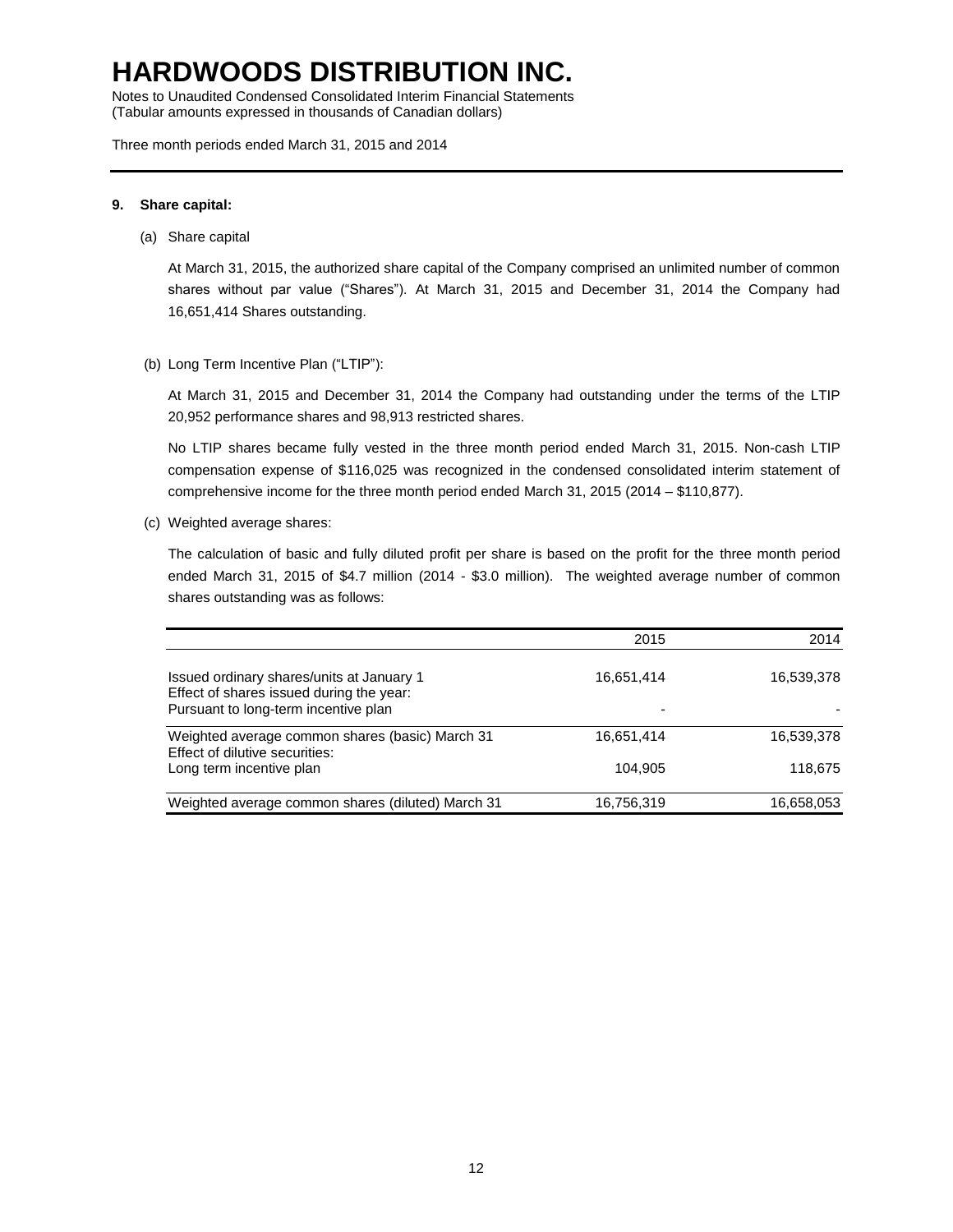Notes to Unaudited Condensed Consolidated Interim Financial Statements (Tabular amounts expressed in thousands of Canadian dollars)

Three month periods ended March 31, 2015 and 2014

#### **10. Finance income and expense:**

|                                                  | Note | Three months ended<br>March 31, 2015 | Three months ended<br>March 31, 2014 |
|--------------------------------------------------|------|--------------------------------------|--------------------------------------|
|                                                  |      |                                      |                                      |
| Finance expense:                                 |      |                                      |                                      |
| Interest on bank indebtedness                    | 8    | \$<br>(336)                          | \$<br>(219)                          |
| Accretion of finance lease obligation            |      | (28)                                 | (26)                                 |
| Total finance expense                            |      | (364)                                | (245)                                |
| Finance income:                                  |      |                                      |                                      |
| Interest on trade receivables and customer notes | 6    | 94                                   | 104                                  |
| Foreign exchange gains                           |      | 506                                  | 206                                  |
| Total finance income                             |      | 600                                  | 310                                  |
| Net finance income                               |      | \$<br>236                            | \$<br>65                             |

#### **11. Segment reporting:**

Information about geographic areas is as follows:

|                                                                    | Three months ended<br>March 31, |                   | Three months ended<br>March 31, |                  |
|--------------------------------------------------------------------|---------------------------------|-------------------|---------------------------------|------------------|
|                                                                    |                                 |                   |                                 |                  |
|                                                                    |                                 | 2015              |                                 | 2014             |
| Revenue from external customers:<br>Canada<br><b>United States</b> | \$                              | 27,836<br>107,280 | \$                              | 24,189<br>76,745 |
|                                                                    | \$                              | 135,116           | \$                              | 100,934          |
|                                                                    |                                 | March 31,         |                                 | December 31,     |
|                                                                    |                                 | 2015              |                                 | 2014             |
| Non-current assets (1):<br>Canada                                  | \$                              | 1,163             | \$                              | 991              |
| <b>United States</b>                                               |                                 | 13,655            |                                 | 12,800           |
|                                                                    | \$                              | 14,818            | \$                              | 13,791           |

 $(1)$  Excludes financial instruments and deferred income taxes.